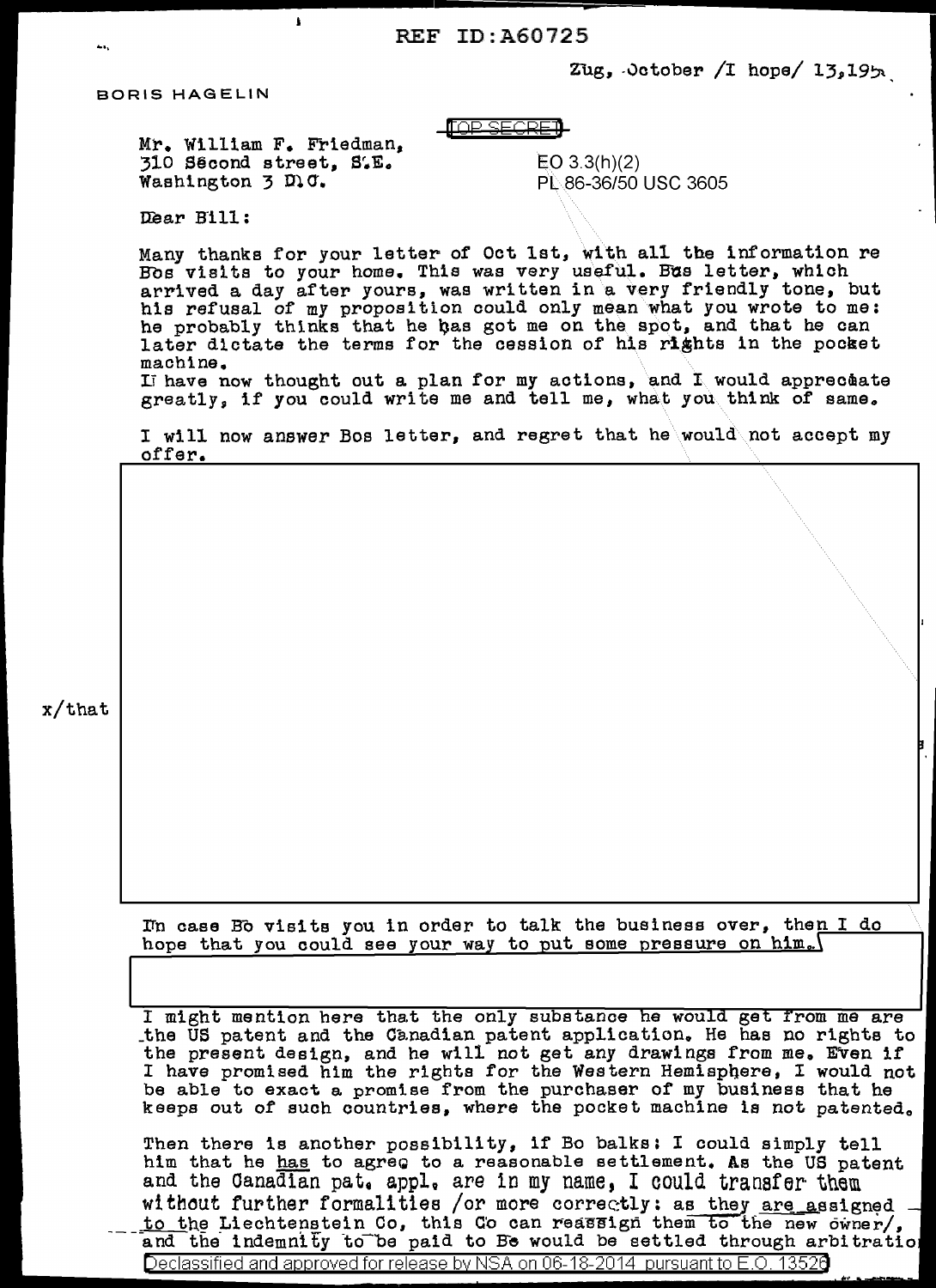## BORIS HAGELIN

 $W_6F_6$  Oct 13/2.

In this way the complete transaction could be made without bringing Bo into the picture. But: Bo would'find this treatment rather highhanded, and it would probably alineate us completely. And furthermore,

**REF ID:A60725** 

Sô the best would certainly be if Bo could be pressured gently but firmly into accepting my proposal. And he would be a fool not to do it as he would never earn a comparable amount if he kept the rights for the pocket machine himself.

y sury

Well, that is all that I have to say today, And I would appreciate tremendously, if you could write me soon, telling me what you think about my proposed plan of action. I really shouldnt have to tell you that I cannot start new negociations with Bo, as this would put me into an impossible situation. Therefore<br>I hope that you can help me if necessary, as outlined above.

And at last a little question, which you can certainly help me with, with the world's greatest information organization at your command: Could you tell me what publicity there has been in connection with the granting of my patent for the pocket machine? In the second bolf af the granting of this patent. And one story even mentioned that according to a recent congressional report /111/ I was paid 2 million dollars<br>for the M-209 patent. I also got a letter from the director of the Signal Corps museum in Fort Monmouth, who referred to the new patent and asked for a sample machine, as a gift to the museum. S<sub>6</sub> there must have been some publicity in US papers - do you think that you could get me clippings?

Annie and I returned from Badenwiler on the 11th, and expect to stay here in Zug until the end of November, when we go to Stockholm. The stay in Badenweiler was good for us both, although I had to interrupt it in order to go to Brussels and the Hague.

We do hope that Elizebeth and your goodself are both are in the best of health, and we send you both our love and affectionate regards. Sincerely yours

 $-7882$  $\boldsymbol{\lambda}$ 

Nyberg and Stürzinger stand on their heads, as we never had so much business as at present.

 $EO 3.3(h)(2)$ PL 86-36/50 USC 3605

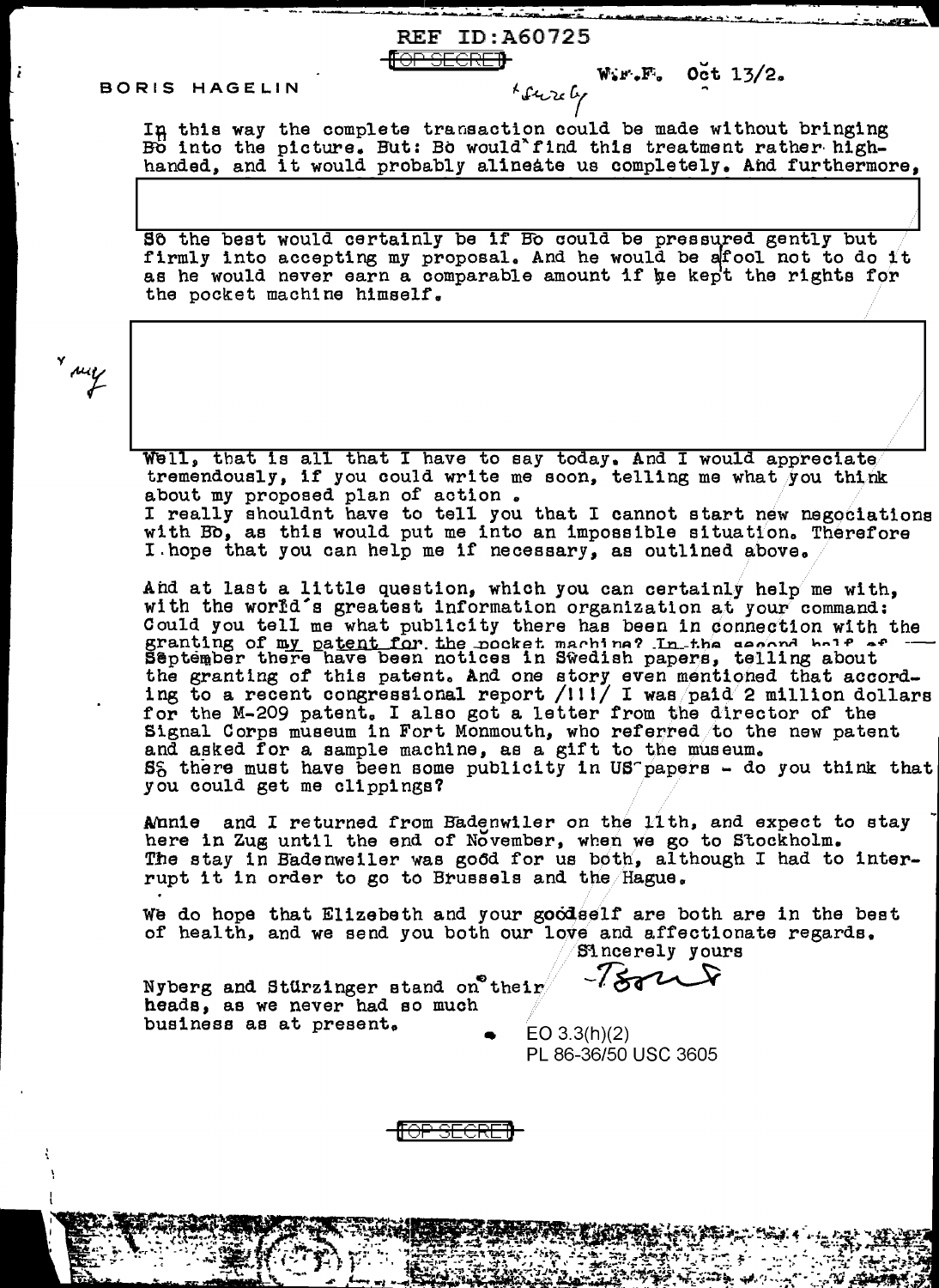<sub>(</sub>高端的 医血液 小心病 的 PR **A60725** 

**BORIS HAGELIN** 

COPY

Zug, \_ctober/I hope/13, 1958.

Mr. William F. Friedman 310 Second Street, S.E. Washington 3, D. C.

 $EO 3.3(h)(2)$ PL 86-36/50 USC 3605

Dear Bill:

Many thanks for your letter of Oct 1st, with all the information re Bo's visits to your home. This was very useful. Bo's letter, which arrived a day after yours, was written in a very friendly tone, but his refusal to my proposition could only mean what you wrote to me: he probably thinks that he has got me on the spot, and that he can later dictate the terms for the cession of his rights in the pocket machine.

I have now thought out a plan for my actions, and I would appreciate greatly, if you could write me and tell me, what you think of same.

I will now answer Bo's letter, and regret that he would not accept my offer.

In case Bo visits you in order to talk the business over, then I do hope that you could see your way to put some pressure on him.

I might mention here that the only substance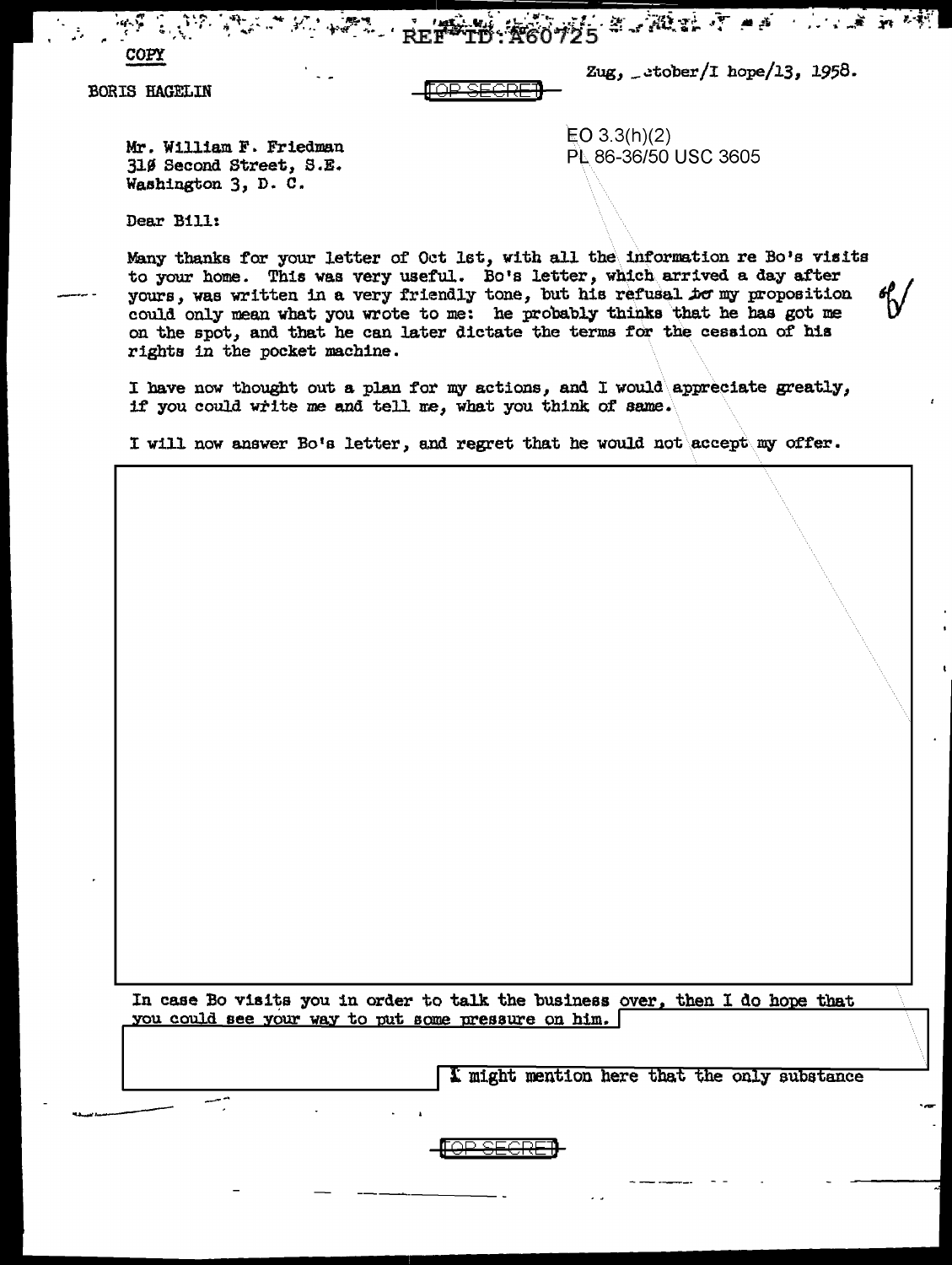REF—ID-: A60-725 3.3(ከ)(2)



he would get from me are the U.S. patent and the Canadian patent application. Be has no rights to the present design, and he will not\get any drawings f'rom me. Even it I have promised him the rights tor the Western Hemisphere, I would not be able to exact a promise from the purchaser of my business that he keeps out of such countries, where the pocket machine is not patented.

**PL.86-36/50 USC 3605** 

Then there is another possibility, if Bo balks: I could simply tell him that he has to agree to a reasonable settlement. *As* the U .s. patent and the Canad'an rat. appl. are in my name, I could transfer them without further formalities/ or more correctly; as they are assigned to the Liechtenstein Co, this Co can reassign them to the new owner/, and the indemnity to be paid to Bo would be settled through arbitration.

In this way the complete transaction could be made without bringing Bo into the picture. But: Bo would surely find this treatment rather high-handed, and it would probably alineate us completely. And furthermore,

So the best would certainly be if Bo could be pressured gently but firmly into accepting my proposal. And he would be a fool not to do it as he would never earn a comparable amount it he kept the rights for the pocket machine himselt.

Well, that ia all that I have to say today. And I would appreciate tremendously, if you could write me soon, telling me what you think about my proposed plan of action.

I really shouldn't have to tell you that I cannot start new negotiations with Bo, as this would put me into an impossible situation. Therefore I hope that you can help me if necessary, as outlined above.

And at last a 11ttle question, which you can certainly belp me with, with the world's greatest information organization at your command: Could you tell me what publicity there has been in connection with the granting of my patent for the pocket machine? In the second half of September there have been notices in Swedish papers, telling about the granting or this patent. And one story even mentioned that according to a recent congressional report  $/1!1/1$ was paid 2 million dollars for the M-269 patent. I also got a letter from the director of the Signal Corps museum in Fort Monmouth, who referred to the new patent and asked for a sample machine, as a gift to the museum.

So there must have been some publicity in U.S. papers---do you think that you could get me clippings?

<del>[OP SEGREI]</del>